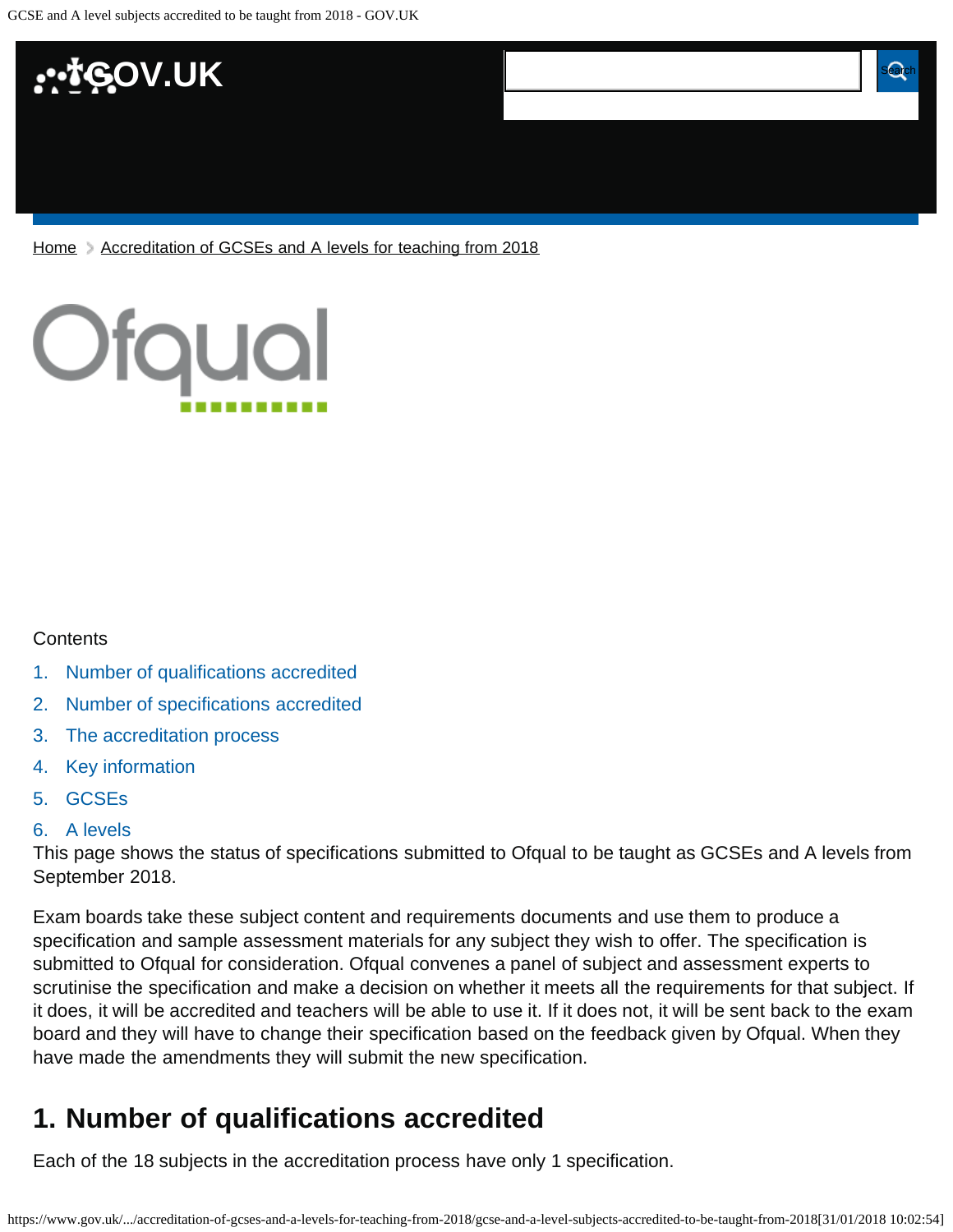4 of 5 GCSE subjects has been accredited.

7 of 13 A level subjects has been accredited.

## <span id="page-1-0"></span>**2. Number of specifications accredited**

### **2.1 For teaching from 2017**

See [Accreditation of GCSEs, AS and A levels for teaching from 2017.](https://www.gov.uk/government/publications/accreditation-of-gcses-as-a-levels-for-teaching-from-2017)

### **2.2 For teaching from 2016**

In 2016 we [accredited 147 GCSE, AS and A level specifications.](https://www.gov.uk/government/publications/accreditation-of-gcses-as-a-levels-for-teaching-from-2016)

### **2.3 For teaching from 2015**

In 2015 we [accredited 122 GCSE, AS and A level specifications.](https://www.gov.uk/government/publications/new-gcses-as-and-a-levels-accredited-to-be-taught-from-2015)

## <span id="page-1-1"></span>**3. The accreditation process**

We have produced a [diagram of the accreditation process.](https://www.gov.uk/government/publications/your-qualification-our-regulation-gcse-as-and-a-level-reforms#attachment_1634078)

# <span id="page-1-2"></span>**4. Key information**

| <b>Entry</b>             | <b>Meaning</b>                                                                                                                                |  |  |  |
|--------------------------|-----------------------------------------------------------------------------------------------------------------------------------------------|--|--|--|
|                          | Specification accredited                                                                                                                      |  |  |  |
|                          | Exam board is not submitting a specification for this subject                                                                                 |  |  |  |
| 'submission due'         | The date the exam board is aiming to submit for accreditation                                                                                 |  |  |  |
| 'awaiting<br>submission' | We are awaiting a submission from the exam board but they have not indicated when we will receive it or the date they<br>indicated has passed |  |  |  |
| 'submission<br>received' | We have received a specification from the exam board and it is awaiting an accreditation decision                                             |  |  |  |

The submission dates are when we receive digital copies of assessment materials. Sometimes we can't begin a review until we receive related, printed materials. This is usually within 1 or 2 working days of a digital submission.

# <span id="page-1-3"></span>**5. GCSEs**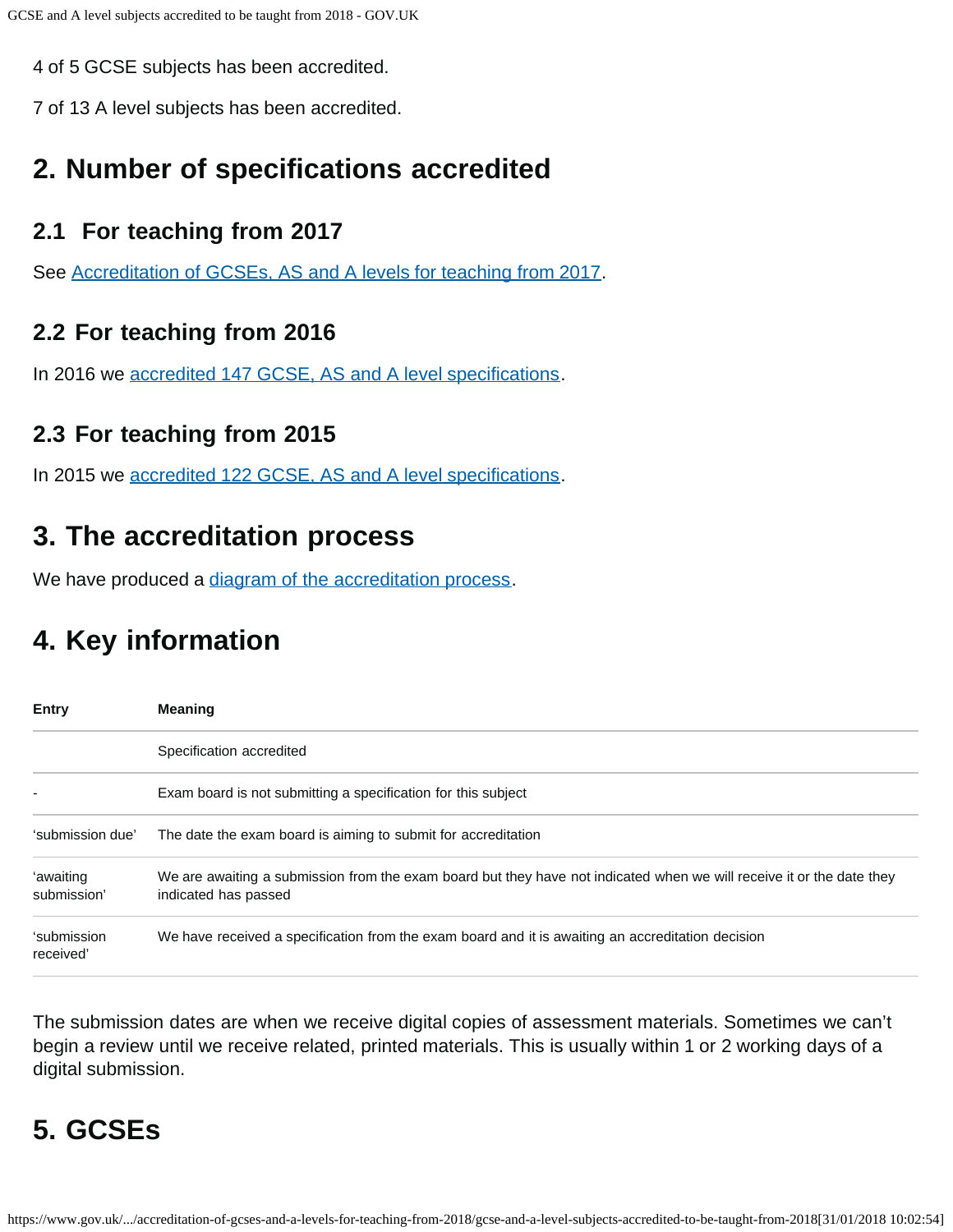GCSE and A level subjects accredited to be taught from 2018 - GOV.UK

| Subject                | <b>Pearson (Edexcel)</b> |  |  |  |
|------------------------|--------------------------|--|--|--|
| <b>Biblical Hebrew</b> | Awaiting 2nd submission  |  |  |  |
| Gujarati               |                          |  |  |  |
| Persian                |                          |  |  |  |
| Portuguese             |                          |  |  |  |
| Turkish                |                          |  |  |  |

# <span id="page-2-0"></span>**6. A levels**

| <b>Subject</b>         | <b>AQA</b>               | <b>Pearson (Edexcel)</b>         |
|------------------------|--------------------------|----------------------------------|
| Arabic                 |                          | 2nd submission due 20th February |
| Bengali                |                          | $\overline{\phantom{a}}$         |
| <b>Biblical Hebrew</b> |                          |                                  |
| Gujarati               | $\blacksquare$           | 2nd submission due 22nd February |
| Japanese               | $\overline{\phantom{a}}$ |                                  |
| Modern Greek           |                          |                                  |
| Modern Hebrew          |                          | $\overline{\phantom{a}}$         |
| Panjabi                |                          | ٠                                |
| Persian                |                          | 2nd submission due 15th February |
| Polish                 |                          |                                  |
| Portuguese             | $\blacksquare$           | 2nd submission due 1st February  |
| Turkish                |                          | 2nd submission due 15th February |
| Urdu                   | $\overline{\phantom{a}}$ | 2nd submission due 7th March     |
|                        |                          |                                  |

Is there anything wrong with this page?

https://www.gov.uk/.../accreditation-of-gcses-and-a-levels-for-teaching-from-2018/gcse-and-a-level-subjects-accredited-to-be-taught-from-2018[31/01/2018 10:02:54]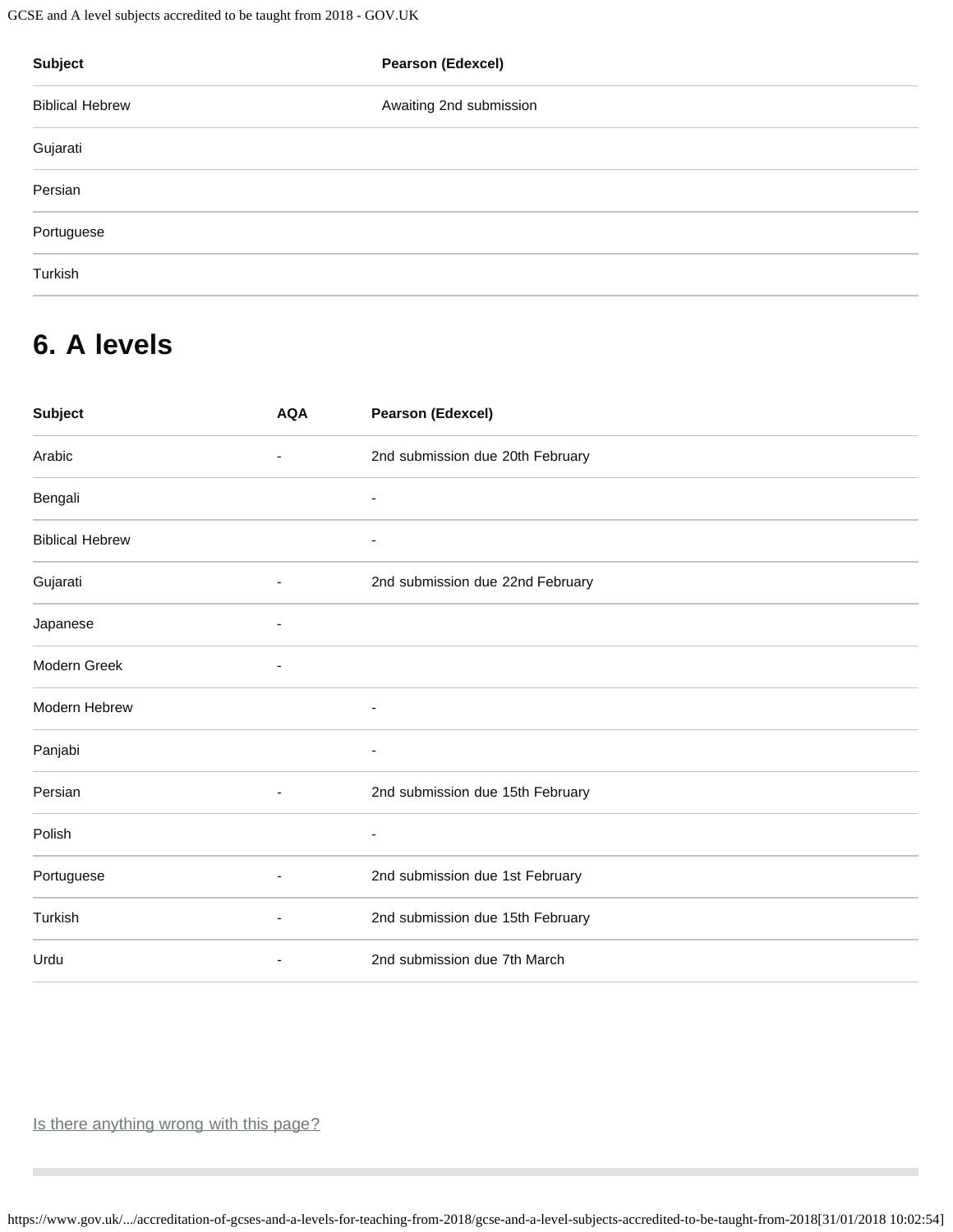## **Services and information**

### **[Benefits](https://www.gov.uk/browse/benefits)**

[Births, deaths, marriages and care](https://www.gov.uk/browse/births-deaths-marriages)

[Business and self-employed](https://www.gov.uk/browse/business)

[Childcare and parenting](https://www.gov.uk/browse/childcare-parenting)

[Citizenship and living in the UK](https://www.gov.uk/browse/citizenship)

[Crime, justice and the law](https://www.gov.uk/browse/justice)

[Disabled people](https://www.gov.uk/browse/disabilities)

[Driving and transport](https://www.gov.uk/browse/driving)

[Education and learning](https://www.gov.uk/browse/education)

[Employing people](https://www.gov.uk/browse/employing-people)

[Environment and countryside](https://www.gov.uk/browse/environment-countryside)

[Housing and local services](https://www.gov.uk/browse/housing-local-services)

[Money and tax](https://www.gov.uk/browse/tax)

[Passports, travel and living abroad](https://www.gov.uk/browse/abroad)

[Visas and immigration](https://www.gov.uk/browse/visas-immigration)

[Working, jobs and pensions](https://www.gov.uk/browse/working)

### **Departments and policy**

[How government works](https://www.gov.uk/government/how-government-works)

**[Departments](https://www.gov.uk/government/organisations)** 

**[Worldwide](https://www.gov.uk/world)** 

**[Policies](https://www.gov.uk/government/policies)** 

**[Publications](https://www.gov.uk/government/publications)** 

**[Announcements](https://www.gov.uk/government/announcements)** 

[Help](https://www.gov.uk/help) [Cookies](https://www.gov.uk/help/cookies) [Contact](https://www.gov.uk/contact) [Terms and conditions](https://www.gov.uk/help/terms-conditions) [Rhestr o Wasanaethau Cymraeg](https://www.gov.uk/cymraeg) Built by the [Government Digital Service](https://www.gov.uk/government/organisations/government-digital-service)

# **OGL**

All content is available under the [Open Government Licence v3.0,](https://www.nationalarchives.gov.uk/doc/open-government-licence/version/3/) except where otherwise stated